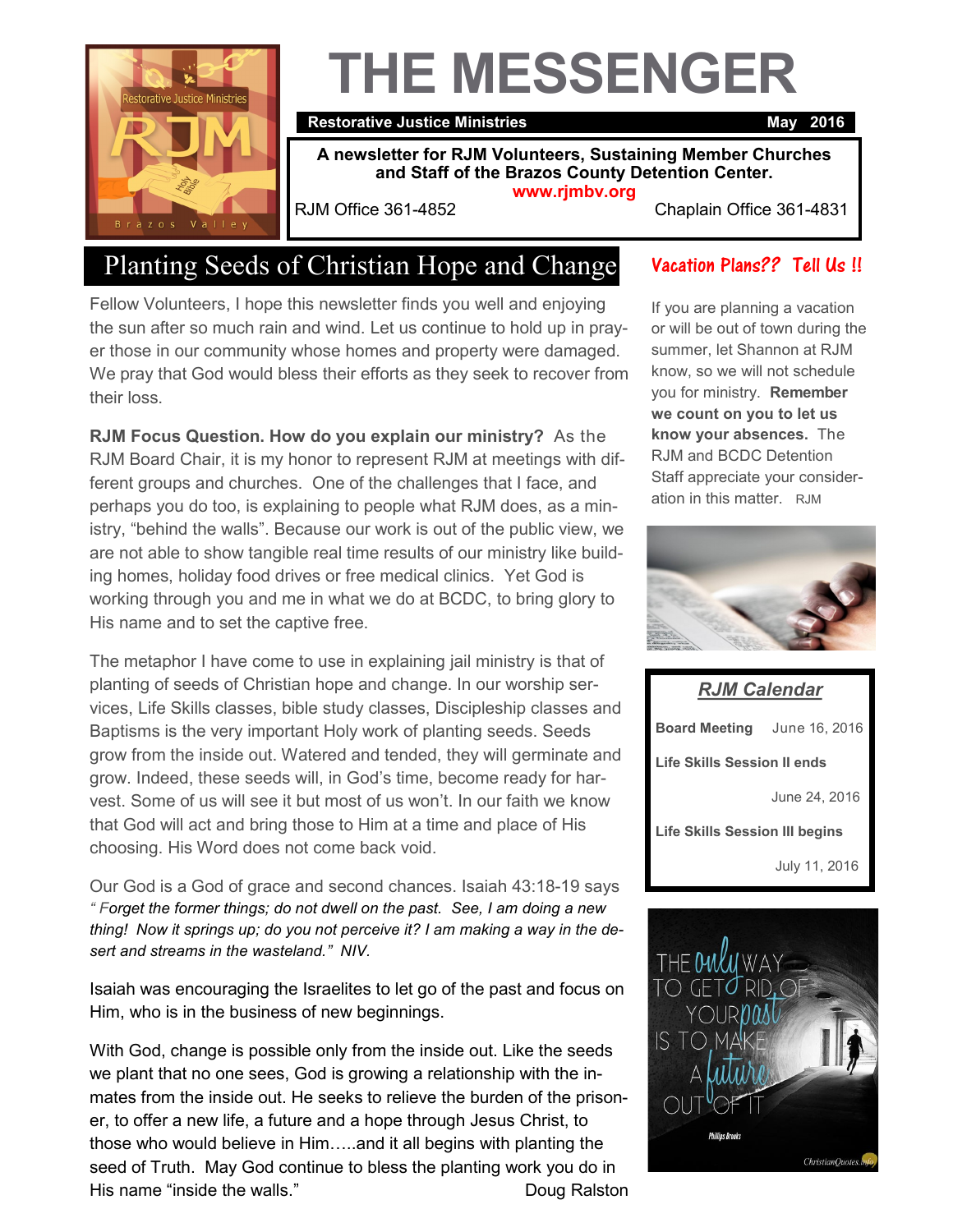### Inmate Evaluations of Life Skills Classes Session II

**Job and Career, Robert Madkins, Instructor —** Since I am in charge of my own destiny, this class has helped me to improve on making myself more professional. Also this class has helped me to realize that failure will help pave the way to success. Those who find success are those who have learned from their mistakes and moved on.

**Women's Personal Finance, Monique Reed, Instructor—** I learned how to budget and save money. I learned so many things in this class. Instructor was awesome. Thank you.

**Healed Hearts Class, Patricia Arnold, Instructor. —** I am grateful for taking all the Life Skills classes. The instructors are awesome. What I like the most is when they share from their life and other's experiences, they back it up with Bible verses. The classes have changed my outlook on life completely**.**

**—** I have learned a lot from this class. It has given strength and wisdom in God and myself to go forward in my life and be productive in society with my hurts, habits and hang ups.

**Relationship Awareness, Cathy Fields and Jennifer Nedbalek, Instructors —** This class helped my to come face to face with the ugly truth. I want to (in the future) practice healthy relationships with my family and spouse. Thank you.

—- I loved this class, it will help build a better relationship with my fiancé when I get married.

**Men's Communication and Anger Management, Gary Youngblood, Instructor.** 

- —This class taught me to think about what I say before I act. Great class.

—- *Mr. Youngblood you are one cool cat!!*

**Women's Celebrate Recovery, Susan Williams, Instructor. —** This class helped me to get God in my life. This class was about recovery. Any class about recovery is beneficial. Thank you.

**Men's Celebrate Recovery,/ Doug Ralston, Instructor.** I loved this class. I would like to take the class again and grow in my understanding of God. Great class.

**Men's Personal Finance, Glenn Dowling and Mike Cochran, Instructors.** I enjoyed learning how having God in my life will help me make better (financial) decisions and that He will help me become more successful in my life. Thank you instructors.

#### **Women's Health,**

**Vickie Keys , Instructor** — This is the best class and teacher I have ever had. I am going to work on building a better health program for myself. Thank you.

**Women's Parenting, Billie Sue Lightfoot, Instructor**- I loved the class. Miss Billie Sue was so helpful. I learned so many things, including how to be a better grand parent. Thank you.

**Women's Communication and Anger Management, Linda Bow, Instructor.** This class taught me to think before I react. To choose my words wisely when angry. To not judge a situation. To ask myself how would I feel if I were the other party? To defuse situations. It has helped me to respond in a different manner for all parties concerned. Thank you.

**Men's Parenting, Doug Ralston, Instructor**— I loved this class for showing me how to be a great parent and how to teach your children how to do things the right way, the Godly way.

— I learned I should not coddle my daughter but encourage her to take on my challenges and/or show her how to do them. As an adult I should be showing them God's Love.